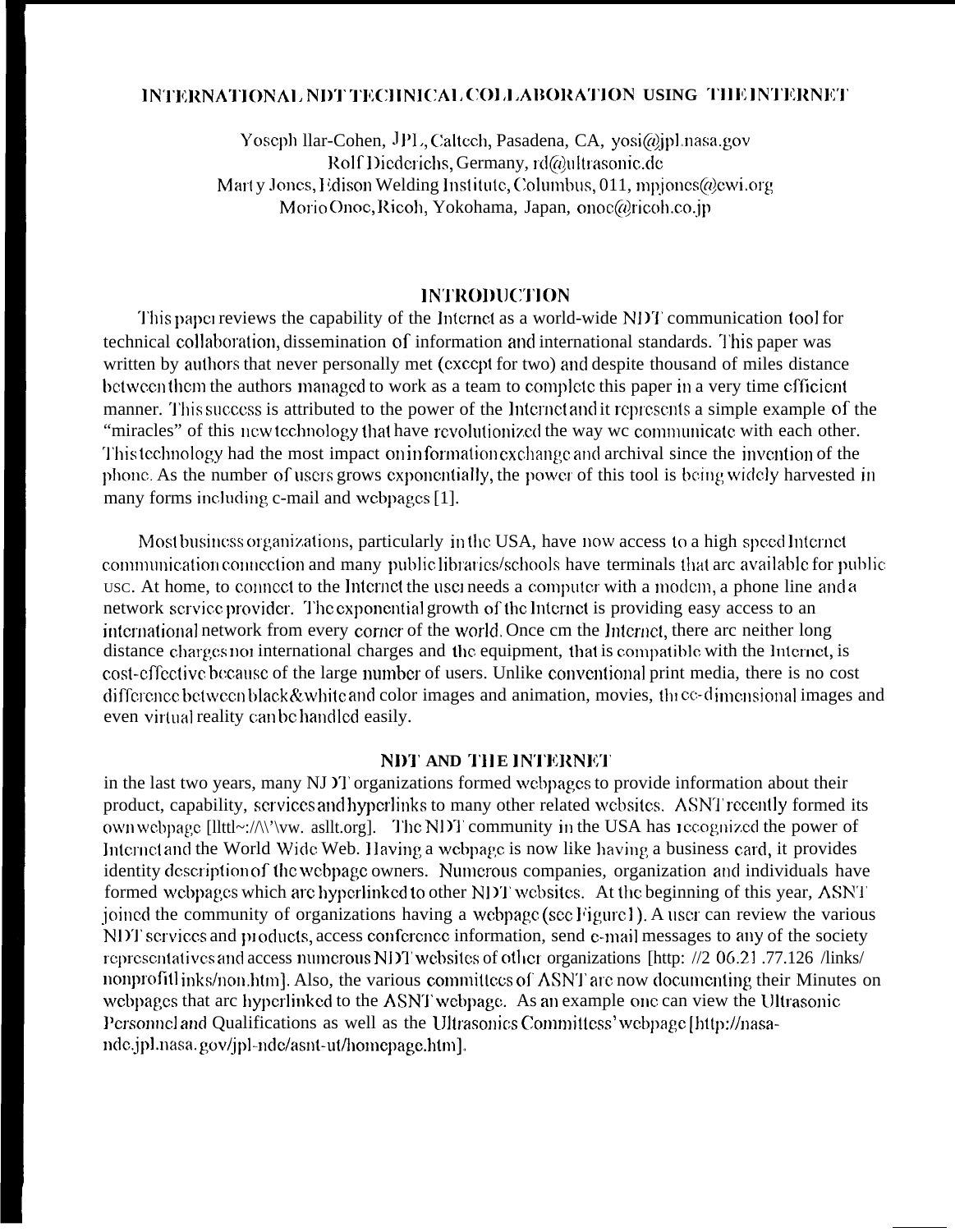

Figure 2: A print-screen of the ASNT webpage.

Other organizations that started using webpages to inform of conference announcements and agenda include Iowa State University. This year, for the first time the Review of Progress in Quantitative NDE was announced on a webpage ahead of the conference and details such as registration and others were available [http://www.cnde.iastate.cdu/qnde/qndereg.html]. Various organizations arc providing databases that arc very useful to the NI)'[' community. This include acoustic propel-tics of various materials [http://stud.uni-sb.de/~n1ala/acoustic.html#acoustic] as well as the properties of piezoelectric materials [http://www.ultrasonic.com/Tables/long.htm]. Some webpages cover specific methods such as acoustic emission [http://www.tricity.wsu.edu/~mfriesel/index.html]. Other leading organizations that are providing detailed webpages include, NTIAC [http://www.dtic.dla.mil/iac/ntiac/], NASA NDE Working Group [http://nasa-nde.jpl.nasa.gov/jpl-nde/homepage.htm], and IOWA [http://www.cndc.iastate.edu/cnde.html].

Through an effort of NDT individuals from numerous countries, the NDT World Wide was formed as a not-for-profit and voluntary hypermedia devoted to improve the communication among international NDT communities. Beside news and calendar events, NDT World Wide is hyperlinked to numerous N] IT societies and research institutes. NDT World Wide is intended to be a guide post [1]t@://www.ricol~.co.jp/nct-mcsscna~1 )TWW/INTRO/NDTWW-USJ.html], rather than a warehouse of NJ )'1' information, because of the organizers belief that information is best maintained and updated at the source locations. It is also recognized that the accessibility to the Internet varies from country to country. Therefore, NDT World Wide is assisting various NDT societies by preparing thei-webpages and providing them with a server to host their webpages until these societies form their own server. Among the various items that arc posted on the NDT World Wide website arc the final announcement of the 14th WCNI)'J', which will be held in India in 1 locember 1996 [l~ttp://www.ricoll. co.jp/nctmessena/NI'I' 'WW/CALENDAR/WCNDT3/WCNDT3.html], other international organizations are also active in documenting Conference information. Webpages are now providing conference announcements, online forums, electronic conferences, workshops and electronic journals [http://www.ultrasonic.de/wshop/wshop\_tr/transd\_an.htm \_http://www.ultrasonic.de/\_and http://www.ultrasonic.de/demo.htm].